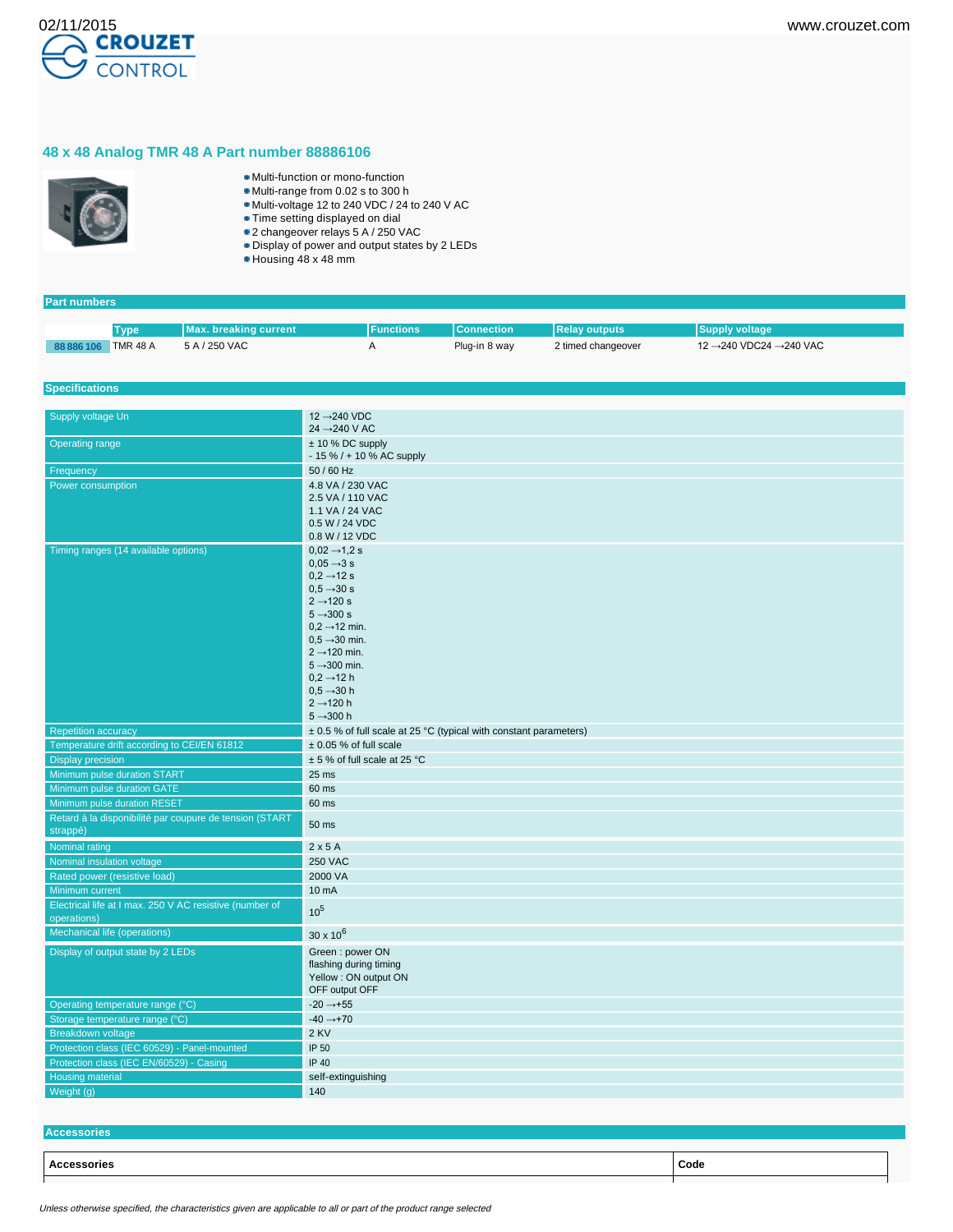| 02/11/2015<br>11-pin connector base | www.crouzet.com<br>25622080 |
|-------------------------------------|-----------------------------|
| 8-pin connector base                | 25622130                    |
| Spring clips (pack of 2)            | 79237739                    |
| I *** TRADUCTION MANQUANTE ***      |                             |









**Curves Function A (TMR 48 A)**